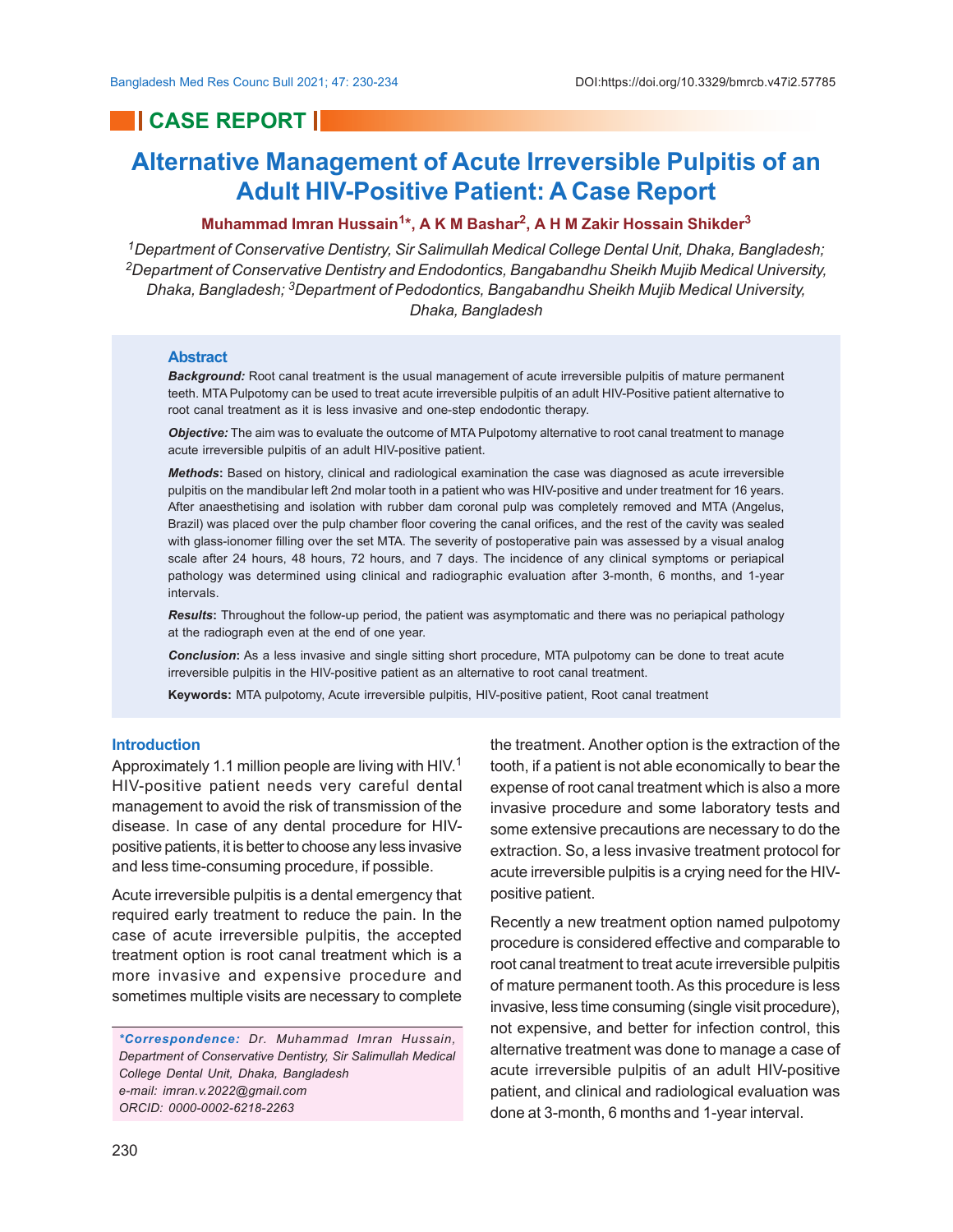### **The Case**

A 35-year old female patient came to the department of conservative dentistry and Endodontics with the complaint of pain on the lower left posterior jaw for 3 days. On clinical examination, there was a deep carious lesion on the lower left 2nd molar tooth (figure 1). The pain was spontaneous but no swelling, sinus tract, tenderness to palpation, and percussion were present. The pain only reduced with NSAIDs. The normal probing depth and no mobility were present. The exaggerated and lingering response was present on the cold and heat test. More intense and early response at lower threshold was found at EPT. On radiographic examination, normal PDL space and intact lamina dura were found and there was no periapical radiolucency. Acute irreversible pulpitis on tooth no 37 was diagnosed based on history taking, clinical and radiological evaluation.

The patient's medical history revealed diagnosed case of HIV positive by ELISA test followed by the Western Blot test 16 years ago. Now the patient is under follow up at a 6-month interval, at the HIV Corner of BSMMU, Dhaka, and the present CD4 count is consistently normal (Ã400 cells per microliter)

All aseptic precautions and standard protocol of infection control were taken before starting the pulpotomy procedure. The treatment protocol was similar to the standard pulpotomy procedures as suggested by Witherspoon et al.<sup>2</sup>

The tooth was anaesthetised using 2% lignocaine hydrochloride with epinephrine 1:80,000 (Jasocaine-A, Jayson Pharmaceuticals Ltd, Bangladesh), and isolated under a rubber dam (figure 3a). The crown was disinfected with 5% NaOCl before caries excavation. The carious lesion was excavated using a large round diamond bur in a high-speed handpiece with water coolant and spoon excavators (figure 3b). Using another fresh sterile round bur, the pulp chamber was deroofed and the opening was refined with sterile tapered diamond bur (EndoAccess Bur; Dentsply Maillefer). During this time pulp vitality was confirmed by the presence of active bleeding pulp tissue after exposure of pulp (figure 3c). Coronal pulp tissue was excised using a spoon excavator until the canal orifice. Haemorrhage was controlled using a sterile cotton pellet moistened with normal saline applied for 2 to 3 minutes (figure 3d). After hemorrhage control, the chamber was cleaned using 5 mL 2.5% NaOCl, dried with sterile gauze or cotton pellet, and a freshly mixed paste (according to the manufacturer's instructions) of white mineral trioxide aggregate (MTA) (Angelus; Brazil) was placed over the chamber floor covering the canal orifices (figure 3e). Then MTA (Angelus; Brazil) was condensed lightly with moistened cotton pellet to attain an adequate thickness of 2 to 4 mm confirmed radiographically. As the setting time of this type of MTA is only 15 minutes, therefore no need for a damped cotton pellet is placed over the condensed MTA and the cavity was sealed with Ketac Molar glass-



**Figure 1:** Panoramic view X-ray showing carious exposure to pulp of tooth 37.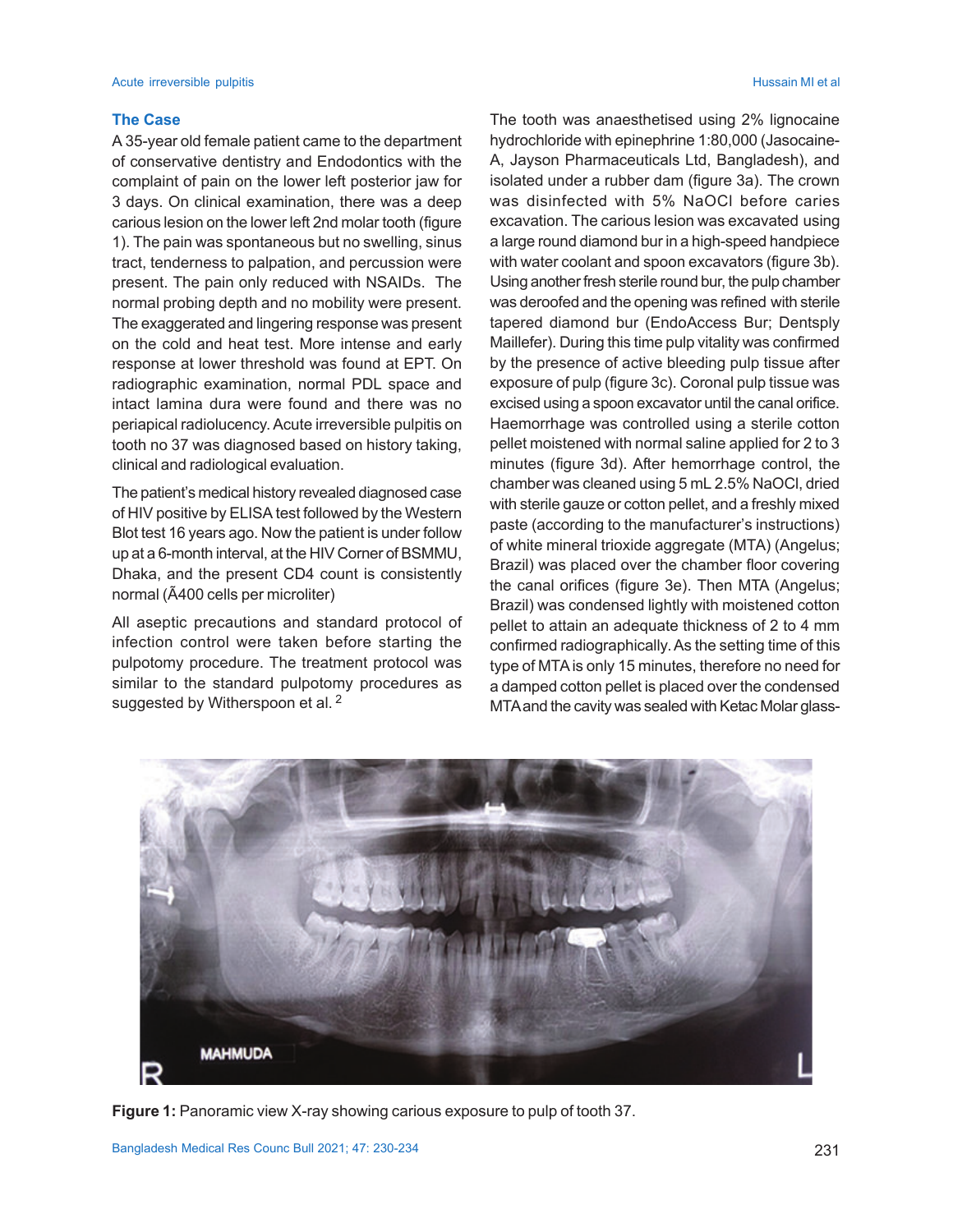### Hussain MI et al **Acute irreversible pulpitis** et al. Acute irreversible pulpitis et al. Acute irreversible pulpitis

ionomer filling (3M/ ESPE, Seefeld, Germany) over the set MTA after 15 minutes (figure 3f). Occlusal adjustment of the restoration was made, finished, and polished. A postoperative radiograph was taken for future comparisons.

The severity of postoperative pain was assessed by a visual analog scale after 24 hours, 48 hours, 72 hours,

and 7 days. After 48 hours there was no postoperative pain. The patient had clinical and radiographic evaluation after 3 months, 6 months, and 1-year postoperatively. Throughout the follow-up period and at the end of the 1-year patient was asymptomatic and the tooth was fully functional. No periapical pathology with normal PDL space was found on the radiograph (figure 2).



**Figure 2:** a) Pre-op b) Immediate Post-op c) 6-month Recall d) 12-month Recall Radiograph



**Figure 3:** a) rubber dam isolation b) initial condition after caries excavation c) active bleeding after pulp exposure d) hemostasis achieved e) MTA placement f) GIC over set MTA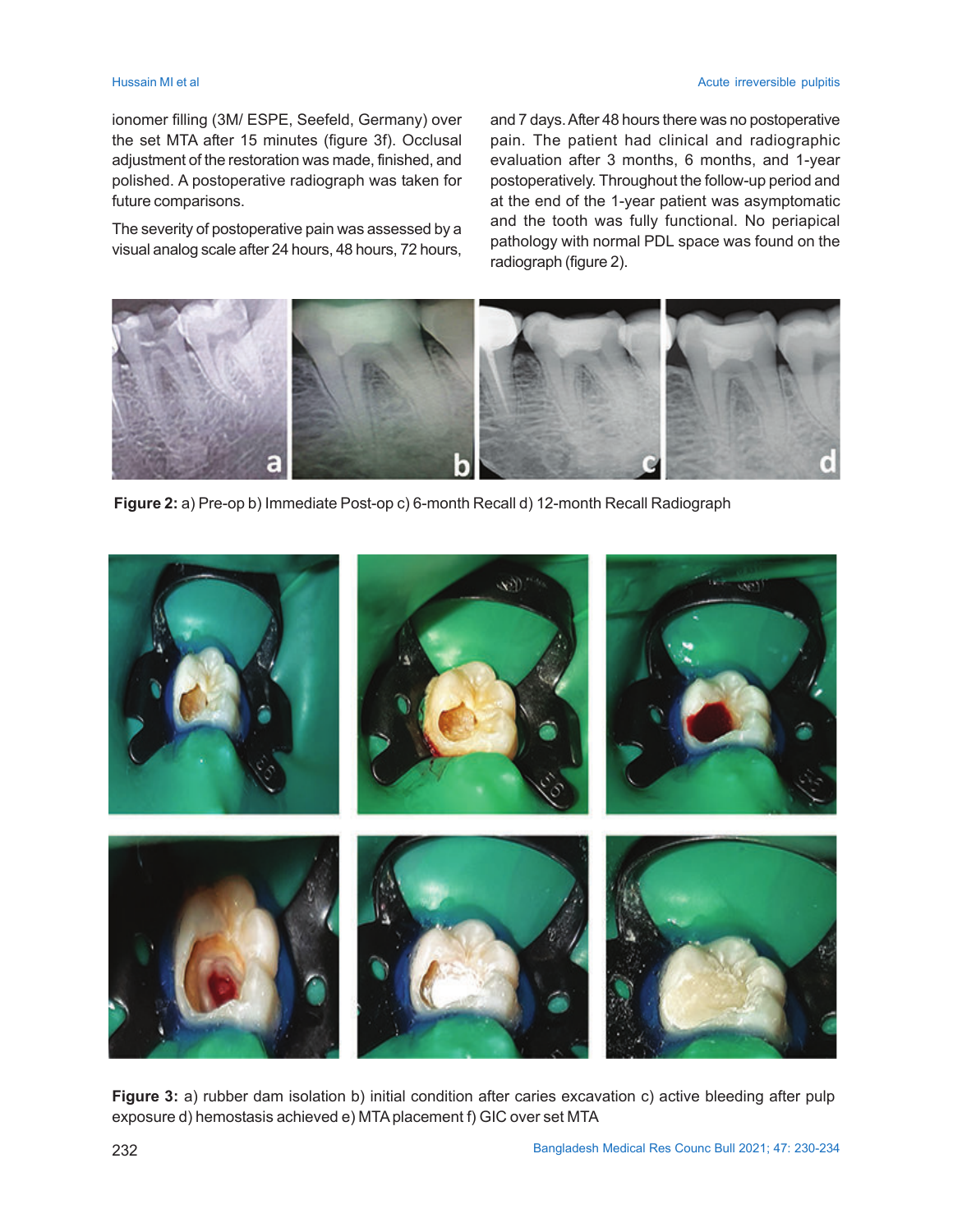### **Discussion**

Pulpotomy has been considered as a definitive treatment to manage carious pulp exposure for primary teeth, young immature permanent teeth as well as in treating traumatic pulp exposure in mature teeth. In recent years, there have been a growing number of studies assessing clinical outcomes of Pulpotomy in mature permanent tooth.3-6

Histologic studies show that teeth with irreversibly damaged pulp, either symptomatic or asymptomatic, can exhibit the coexistence of the damaged and healthy pulp in the various parts of the total pulpal area. $^7$  Therefore, a possibility lies that after the removal of pulp tissue that has undergone degenerative and irreversible changes, conservation of the remaining healthy pulp may be possible. This rationale has been supported in several clinical studies by the demonstration of the successful outcomes of pulpotomy. 8,9

Using coronal pulpotomy treatment, proper case selection and treatment protocols are essential if it is to be successful.<sup>11</sup> Teeth exhibiting symptoms suggestive of irreversible pulpitis have little chance to revert to normal if no other intervention takes place than removal of irritants. In these cases, the section of the pulp that is inflamed must be removed so that the remaining uninflamed tissue can recover and heal.<sup>7</sup> This has proven to be successful, both in histological and clinical studies and teeth diagnosed with irreversible pulpitis have been successfully treated with a pulpotomy.<sup>8,10,11</sup> Compared to RCT, Pulpotomy is a less technique sensitive that can be performed by general dental practitioners, particularly for treating posterior permanent teeth. Hence, pulpotomy may increase patients' access to dental care and more clinicians would be able to provide this affordable procedure when the patients' finances prohibit RCT, leaving only extraction as a treatment option.<sup>14</sup>

In cases of acute pulpitis, endodontic treatment must be performed immediately to eliminate the risk of periapical infection and other complications. When patients with medical conditions like HIV infections or AIDS are unable to return for repeated appointments, one-step endodontic therapy should always be considered.<sup>13</sup> Pulpotomy seems very favorable endodontic therapy for treating acute irreversible pulpitis of an HIV-positive patient as it can be done single sitting while root canal treatment can't HIV targets a particular form of immune cell in the human body. It's also known as a T cell or CD4 helper cell.<sup>1</sup> When HIV kills this cell, the body's ability to fend off other infections is harmed. An individual has advanced to AIDS when the virus has killed a certain number of CD4 cells and the CD4 count falls below 200. In a study MTA showed no cytotoxic effect on the adaptive immune cells<sup>16</sup> and the application of MTA is considered highly effective as it does not compromise either innate or adaptive immune response. 17 On the other hand MTA stimulates new hard tissue formation and promotes pulp repair. 12,15 Thicker dentinal bridges are formed and the presence of an odontoblastic layer was reported in histological evaluation of teeth restored with MTA.<sup>15</sup>

### **Conclusion**

MTA pulpotomy treatment was found successful as an alternative to root canal treatment to treat acute irreversible pulpitis in the immunocompromised condition of a patient like HIV infection.

*Conflict of interest:* There was no conflict of interest *Funding:* None *Ethical approval:* IRB of BSMMU, Dhaka *Submitted:* 12 May 2021 *Final revision received:* 27 June 2021 *Accepted:* 30 June 2021 *Published:* 01August 2021

### **Reference**

dentistry-4-1062.pdf

- 1. Burgess J. HIV and Dental Treatment. JSM Dent. 2016; 4:1062. Available from: https://www.jscimedcentral.com/Dentistry/
- 2. Witherspoon DE, Small JC, Harris GZ. Mineral trioxide aggregate pulpotomies: a case series outcomes assessment. J Am Dent Assoc. 2006; 137:610–8. DOI: 10.14219/jada.archive.2006.0256.
- 3. Simon S, Perard M, Zanini M, Smith AJ, Charpentier E, Djole SX, Lumley PJ. Should pulp chamber pulpotomy be seen as a permanent treatment? Some preliminary thoughts. Int Endod J. 2013; 46:79-87. DOI: 10.1111/j.1365-2591.2012.02113.x.
- 4. Kunert GG, Kunert IR, da Costa Filho LC, de Figueiredo JAP. Permanent teeth pulpotomy survival analysis: retrospective follow-up. J Dent. 2015; 43:1125-31. DOI: 10.1016/j.jdent.2015.06.010.